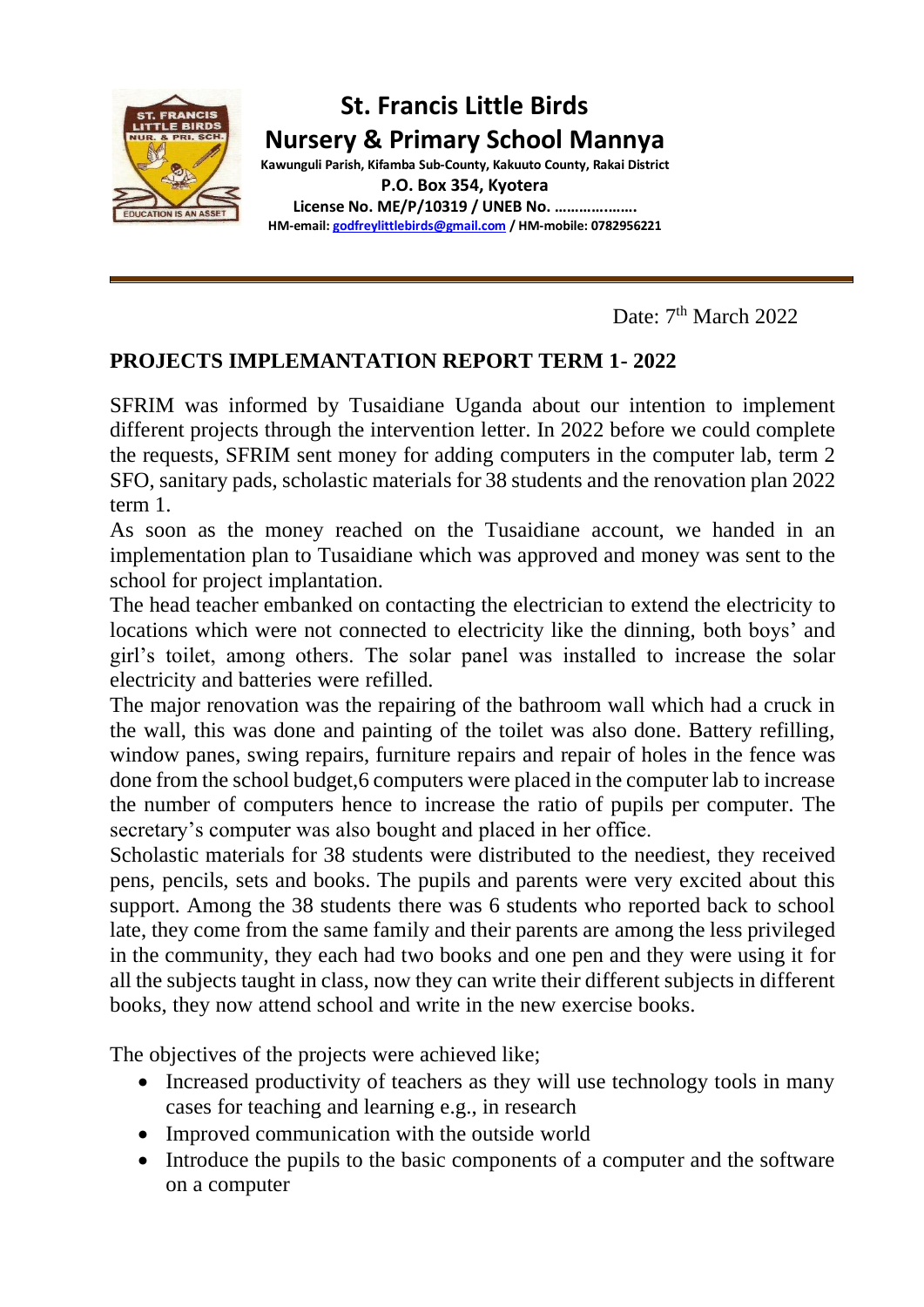

- Save time as many pupils will have access to the computers at the same time instead of studying in shifts.
- Well maintained school and property
- Improved learning and attendance for pupils and students.

Receipts and accountabilities are already sent to TUL our trustee.

# *Crack before renovation After renovation*

### *Below is a narrative pictorial report.*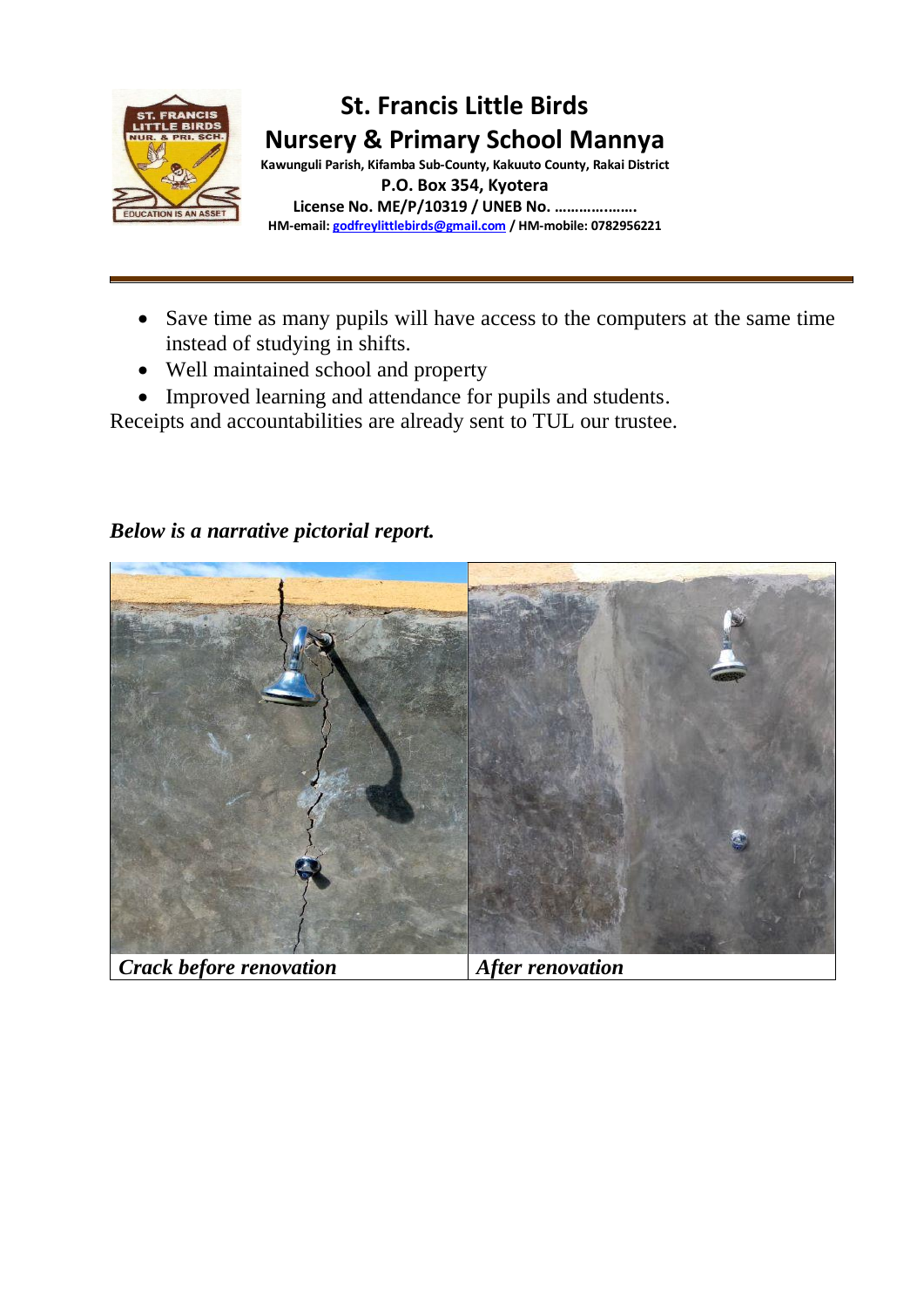

## **St. Francis Little Birds Nursery & Primary School Mannya**

**Kawunguli Parish, Kifamba Sub-County, Kakuuto County, Rakai District P.O. Box 354, Kyotera**

**License No. ME/P/10319 / UNEB No. ………….……. HM-email[: godfreylittlebirds@gmail.com](mailto:godfreylittlebirds@gmail.com) / HM-mobile: 0782956221**